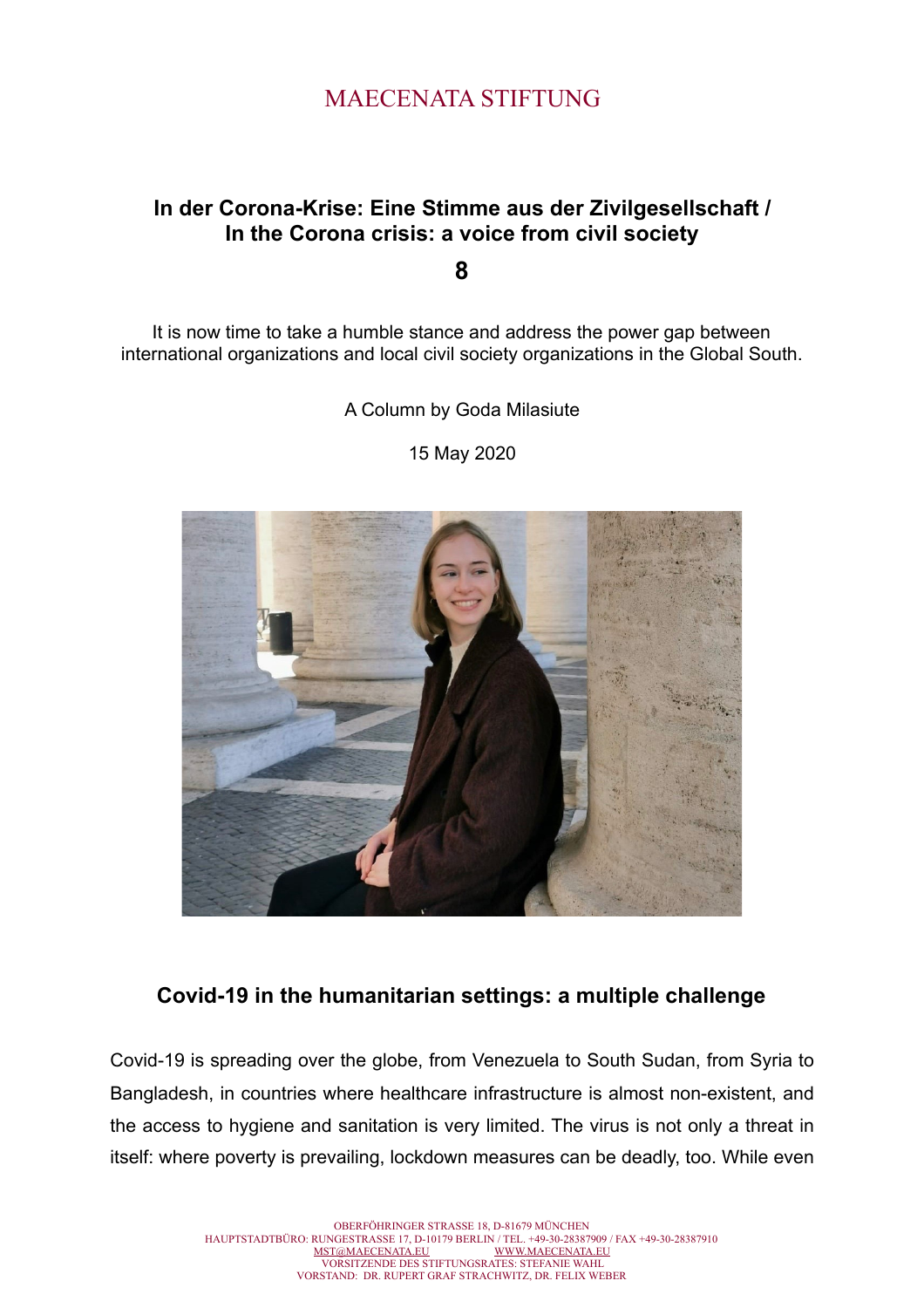rich countries in the Global North are struggling to deal with Covid-19, its consequences in crisis settings – both short- and long-term – could be devastating. At the same time, humanitarian organizations, including civil society organizations in Germany, face unprecedented challenges in providing aid in the times of Covid-19.

### **Multiple problems and lacking resources**

How can Covid-19 be dealt with [in resource-poor settings](https://www.aljazeera.com/amp/indepth/opinion/oxygen-divide-ventilators-europeans-soap-africans-200418100051189.html), where healthcare systems were weak even before the current pandemic? To illustrate the seriousness of the situation, in his [recent interview](https://www.weforum.org/agenda/2020/04/coronavirus-david-miliband-covid-refugees/) with the World Economic Forum, David Miliband, CEO of the humanitarian NGO International Rescue Committee (IRC) was straightforward: "I really want to call out to people what it means to lack a health infrastructure. One ventilator in Sierra Leone; six, I believe, in Burkina Faso; 13 in the Democratic Republic of Congo."

Although, for instance, some African countries are much more experienced in managing infectious diseases than the rest of the world, many contexts in the Global South are dealing with long-lasting, structural, and manifold healthcare problems that make them extremely vulnerable to Covid-19. To make things worse, the key challenge for the Global South is the [multiplicity of crises](https://www.welt-sichten.org/artikel/37574/corona-das-virus-und-andere-krisen) that many countries are facing, with Covid-19 pandemic being one of them. As Andrea Böhm argues in her [article in Zeit Online](https://www.zeit.de/2020/17/corona-afrika-krise-ebola-infektionen-krankheiten-lockdown), many African countries are managing at least three crises at the same time. These include recurring droughts and locust plague, hunger, poverty, and conflict, as well as other epidemics, such as malaria, tuberculosis, or HIV/AIDS.

What does it mean in the context of Covid-19? That in some regions dealing with this virus means having to neglect other basic needs, such as [measles](https://www.reuters.com/article/us-health-coronavirus-measles-idUSKCN21V28U) [vaccinations](https://www.reuters.com/article/us-health-coronavirus-measles-idUSKCN21V28U) or [access to education.](https://news.un.org/en/story/2020/04/1062232) That there are contexts – especially slums or refugee camps – where the policies associated with stopping Covid-19 from spreading, like social distancing, are much more difficult to implement. And that in some places, such as Eastern Ukraine, West Africa, or Colombia, lockdowns are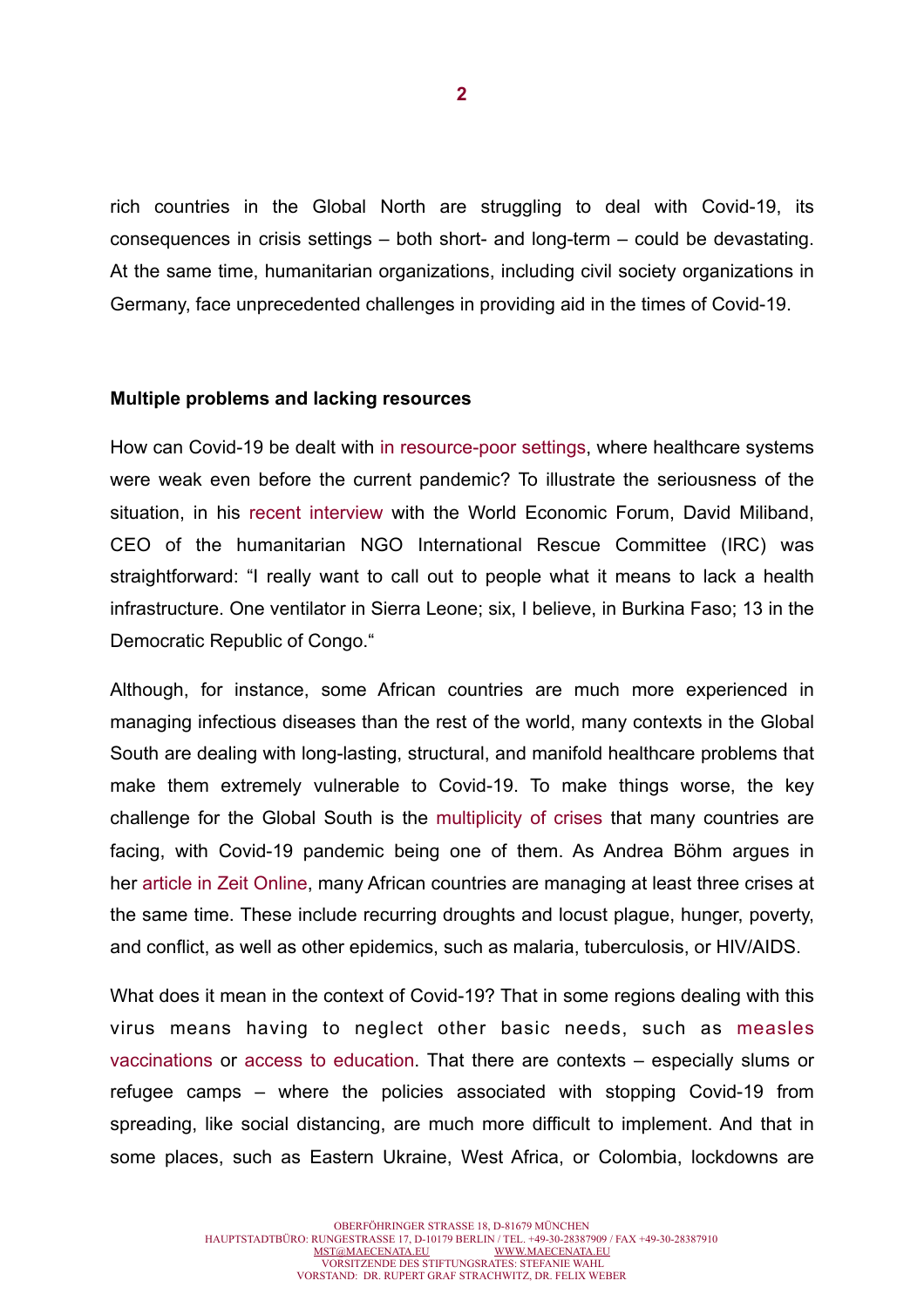forcing millions of people into poverty and hunger, as those working in the informal sector lose their income and livelihoods. Given that [more than 60 percent](https://www.ilo.org/global/about-the-ilo/newsroom/news/WCMS_627189/lang--en/index.htm) of the world's employed population is estimated to work informally, the situation is very worrying. In some contexts, the proportion is even higher: for instance, [80 percent](https://www.thenewhumanitarian.org/feature/2020/04/22/Venezuela-Colombia-migrants-coronavirus) of the Venezuelan refugees in Bogotá are in the informal economy. The Covid-19 crisis is going to exacerbate the already existing [inequalities](https://views-voices.oxfam.org.uk/2020/04/5-reasons-why-the-coronavirus-crisis-needs-a-feminist-response-now/) based on gender, ethnicity and race, or socioeconomic status. The virus, being one of the many challenges, is a catalyst for serious additional problems.

#### **Humanitarian multitasking**

To this multiplicity of problems, another one could be added: accessing aid. Humanitarian NGOs and UN agencies face local and global restrictions on movement, which translate into a reduced availability of national and international staff to provide aid where it is especially needed – for instance, [in Bangladesh](https://www.thenewhumanitarian.org/news/2020/04/30/coronavirus-humanitarian-aid-response#bangladesh), [in](https://reliefweb.int/sites/reliefweb.int/files/resources/Briefing%2520Note_COVID-19%2520The%2520immediate%2520and%2520potential%2520long-term%2520risks%2520to%2520vulnerable%2520populations%2520in%2520Iraq%2520_24%2520March%25202020.pdf) [Iraq,](https://reliefweb.int/sites/reliefweb.int/files/resources/Briefing%2520Note_COVID-19%2520The%2520immediate%2520and%2520potential%2520long-term%2520risks%2520to%2520vulnerable%2520populations%2520in%2520Iraq%2520_24%2520March%25202020.pdf) or [in the DRC](https://www.thenewhumanitarian.org/news/2020/04/30/coronavirus-humanitarian-aid-response#congo). Because of these restrictions, some NGOs are even forced to [suspend their activities](https://reliefweb.int/sites/reliefweb.int/files/resources/Briefing%2520Note_COVID-19%2520The%2520immediate%2520and%2520potential%2520long-term%2520risks%2520to%2520vulnerable%2520populations%2520in%2520Iraq%2520_24%2520March%25202020.pdf) altogether.

The multiplicity of crises means that, in the context of Covid-19, humanitarian organizations have to engage into ["moral multitasking", as Hugo Slim named it](https://www.thenewhumanitarian.org/opinion/2020/04/15/coronavirus-ethics-humanitarian-aid). This means that organizations need to simultaneously consider a variety of issues, including meeting the immediate healthcare needs and the long-term socio-economic needs. They need to prioritize some countries, districts, cities, and even people at the expense of others. They need to align their short-term and long-term strategies regarding upholding humanitarian principles and getting access. They need to secure and maintain trust even and especially if they are no longer operational on the ground. While some communities perceive Covid-19 as ["the illness of the white and](https://www.welt-sichten.org/artikel/37619/covid-19-eine-krankheit-der-weissen-und-reichen) [rich](https://www.welt-sichten.org/artikel/37619/covid-19-eine-krankheit-der-weissen-und-reichen)" brought by the foreigners, international NGOs also face the challenge of countering these [anti-foreigner and anti-aid worker sentiments](https://reliefweb.int/sites/reliefweb.int/files/resources/Bulletin-3-Aid-Security-and-COVID-19.pdf) in order to be able to keep working. Dealing with [misinformation](https://www.thenewhumanitarian.org/news/2020/04/30/coronavirus-humanitarian-aid-response#nigeria) regarding the virus and the NGO work itself is yet another issue that needs to be addressed.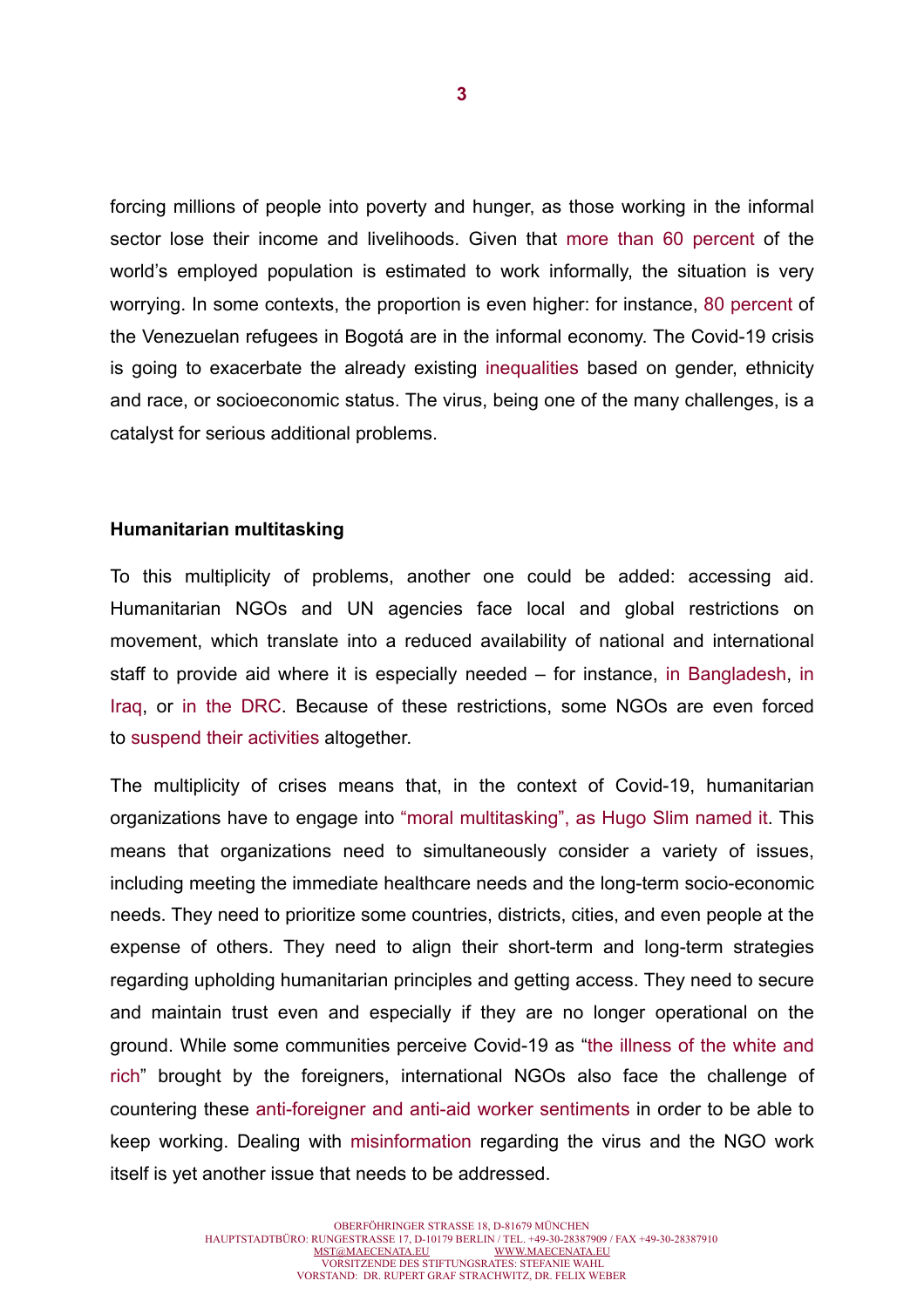On top of these difficulties, [NGOs are losing a significant part of their funding](https://www.theguardian.com/global-development/2020/apr/27/pandemic-jeopardises-support-for-worlds-poor-as-charities-lose-millions-covid-19) due to the forced closures of charity shops, event cancellations, and no face-to-face fundraising. Private donations could decrease as Global Northerners might be willing to donate more for domestic purposes. Crises "at home" also lead to changes in donor behaviour. For instance, the largest international donor for health, the United States, is [banning NGOs from using its funds to buy key items of personal protective](https://www.thenewhumanitarian.org/news/2020/04/29/USAID-bans-masks-and-gloves-NGO-grants) [equipment \(PPE\) or ventilators, including the more likely purchases outside of the](https://www.thenewhumanitarian.org/news/2020/04/29/USAID-bans-masks-and-gloves-NGO-grants) US.

On 19th of April, 2020, the heads of all the United Nations' most important agencies issued [an urgent coronavirus appeal](https://medium.com/humanitarian-dispatches/an-urgent-call-to-fund-the-global-emergency-supply-system-to-fight-covid-19-ea063658f7d9) of \$2bn to fund the global emergency supply system to fight Covid-19. However, the UN system is often lacking the speed and flexibility that Covid-19 response requires, as [argued by Christina Bennett](http://www.thenewhumanitarian.org/opinion/2020/04/21/coronavirus-funding-NGOs-slow), CEO of Start Network, an international network of humanitarian NGOs. According to Bennett, NGOs, particularly the local ones, need immediate funding, since they have frontline access, expertise, and the agility to act as opposed to the often-slow international aid machinery.

#### **Covid-19 as a litmus test**

The current context makes it even clearer that some things in the humanitarian system – starting with [funding and recognition of local NGOs](https://www.kaldorcentre.unsw.edu.au/publication/localisation-humanitarian-assistance-response-covid-19?fbclid=IwAR0XMtYSxyEqapaUZkDogclGmBeduUbSGQ2ZAL6fAt6GnMR7elVBNMvpvmU) – need to change. The Covid-19 crisis has shown how fragile the operational capacities on the ground by the international actors can be. The current situation is therefore the right time to rethink power relations in the humanitarian world. These include [rejecting colonial,](https://www.aljazeera.com/indepth/opinion/pandemic-catalyst-decolonisation-africa-200415150535786.html?fbclid=IwAR34eEcIvoiuK2nLmO_kpHvT4MrS9qaI7ovLCVvrG9LvET1xSqIyKMmWkjw) [missionary, and unethical humanitarian lenses](https://www.aljazeera.com/indepth/opinion/pandemic-catalyst-decolonisation-africa-200415150535786.html?fbclid=IwAR34eEcIvoiuK2nLmO_kpHvT4MrS9qaI7ovLCVvrG9LvET1xSqIyKMmWkjw) and building trust, as Covid-19 has debunked the essentialist myths of only the Global South being the place where a devastating crisis can start, and Europe not being a place where humanitarian aid is required.

**4**